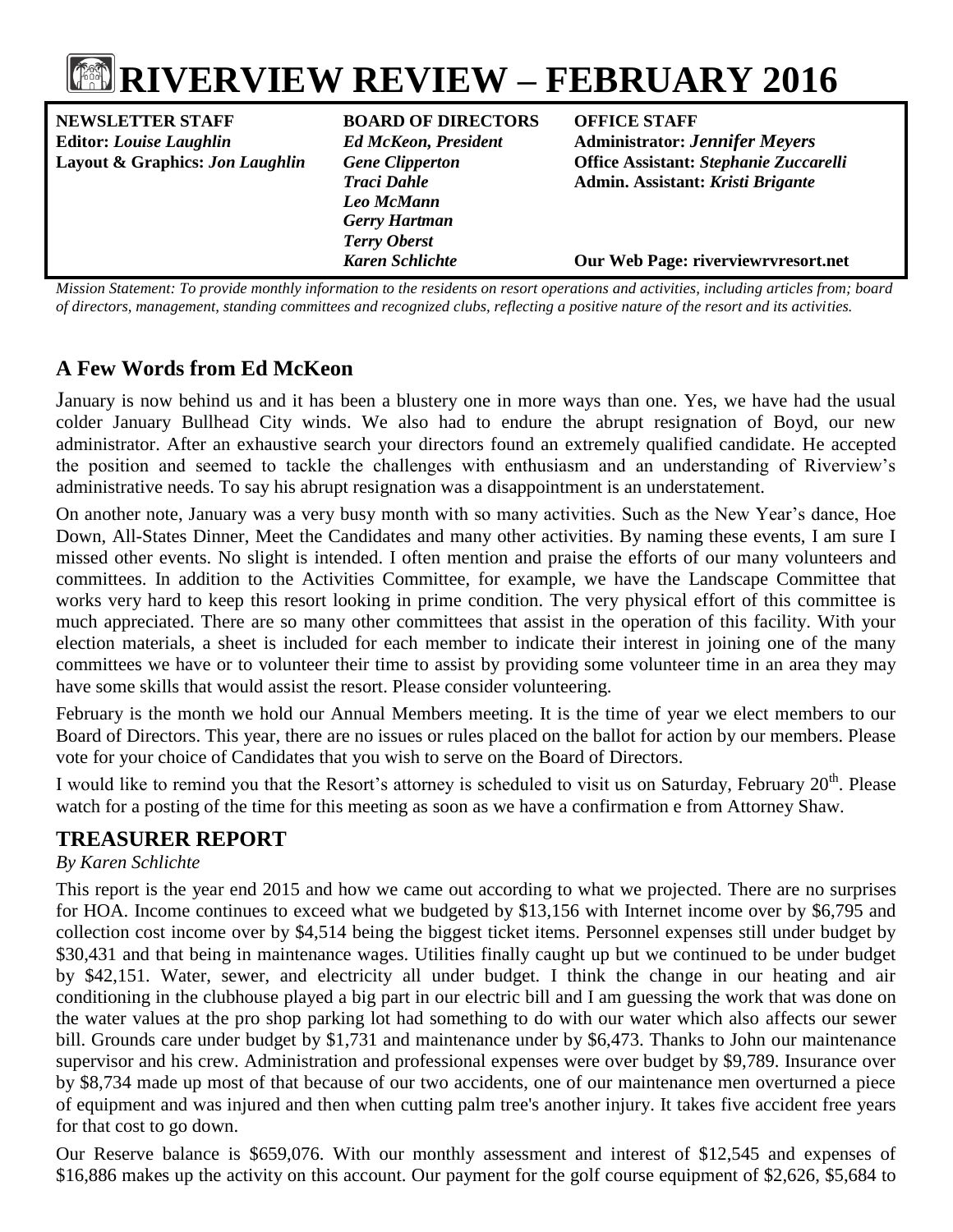AZ plumping for the condensation line for the roof, \$4,468 to Case concrete for the parking at the doggie park, \$1,232 for a replacement of one of the electrical pedestal, and \$2,887 for a motor for pond three makes up the expenses. \$1,844 also was paid out for the bobcat it's on a lease to buy agreement.

Golf course income continued to be over budget by \$18,350. Resident membership was over by \$13,360 and membership punch cards over by \$4,700 made up the biggest part of that overage. Personnel expenses were under budget by \$10,209 but utilities were over by \$1,797. Water and sewer being the biggest overage and I am sure the reseeding had something to do with the water. Grounds care was over budget by \$12,270 with fertilization, weed control and grass seed making up that overage. Our golf course looks great so that means it's being taken care of properly. Maintenance was under budget by \$5,497. Gas & Oil and facility maintenance made up this under budget. Administrative and professional expenses were under budget by \$4,281. Property tax and advertising made up this under budget. As you know at years end we have always budged the golf course running in the red. This year they expected it to be in the red by \$142,811. Actually it's in the red by \$116,307. Now again for those who think that is outrages ask how much it takes to maintain the pools and spas and tennis and pickle ball courts and other amenities of our resort. Our golf course is an amenity. There are still 69 lots at this time who have not made their payment to Mr. Holland for the purchase of the golf course.

RV storage is taking care of itself. All spots are rented and at this time 29 people are on the list.

### **TREASURER COMMENTS**

#### *By Karen Schlichte*

My goodness, do we have a full house! New friends to meet and I hope everyone has made them feel welcome. I understand that the Golf Club is trying to figure out how to accommodate more players on scramble days and other activities are trying to figure out how to take care of more participates too. So lets all work together to make this all happen. Let's not leave anyone out. Let's not be selfish and please learn to share. I know we old timers use the excuse "We have always been here", or "We never did it that way before." We have to learn to be open minded to new ideas too. I am sure these younger and newer residents have lots of great ideas to share. If you find I hit on some problems bring them to the attention of the Board so we can work to resolve them. We want to have a happy and busy winter where we all get along and have a great time. I have seen our association grow by leaps and bounds. I have been here before our Saturday Socials were even started or before the association bought the golf course. We didn't have half of the activities that we now have listed. So I appreciate all that is available and the many volunteers that make them happen. Thank you everyone.

### **ADMINISTRATOR'S REPORT**

#### *By Jennifer Myers*

Hello Riverview! It is with great pleasure to say, "I'm back!" Thank you all for the warm welcome back. Texas was nice, but things didn't work out as planned, so here I am, back home.

I see that not much has changed while I was gone. The BOD, committees, volunteers and staff are hard at work to keep things running and all efforts are greatly appreciated. The BOD, committees and volunteers spend countless hours (unpaid) working on projects, such as landscape, golf course, etc. as well as sacrificing their time to attend meetings, cooking at BBQ's, planning activities and events for the residents of Riverview. Please give them a big Thank You when you see them!

On January 8, 2016, someone came into the office and paid for something and the receipt did not get transferred onto the carbon copy of the receipt book. If you have receipt #513685, please stop by the office so that we can make sure your payment was posted. We are not sure if it was for an internet payment or what the payment was for.

FYI – there is an information board behind the door of the grand room. This board is for the residents of Riverview to post items that they want to sell, give away or rent. There are guidelines to follow to use this board, such as the size of the card that is allowed and the allotted time it can remain on the board. You can get an index card from the office and be sure to post the date on it. However, someone has been removing the cards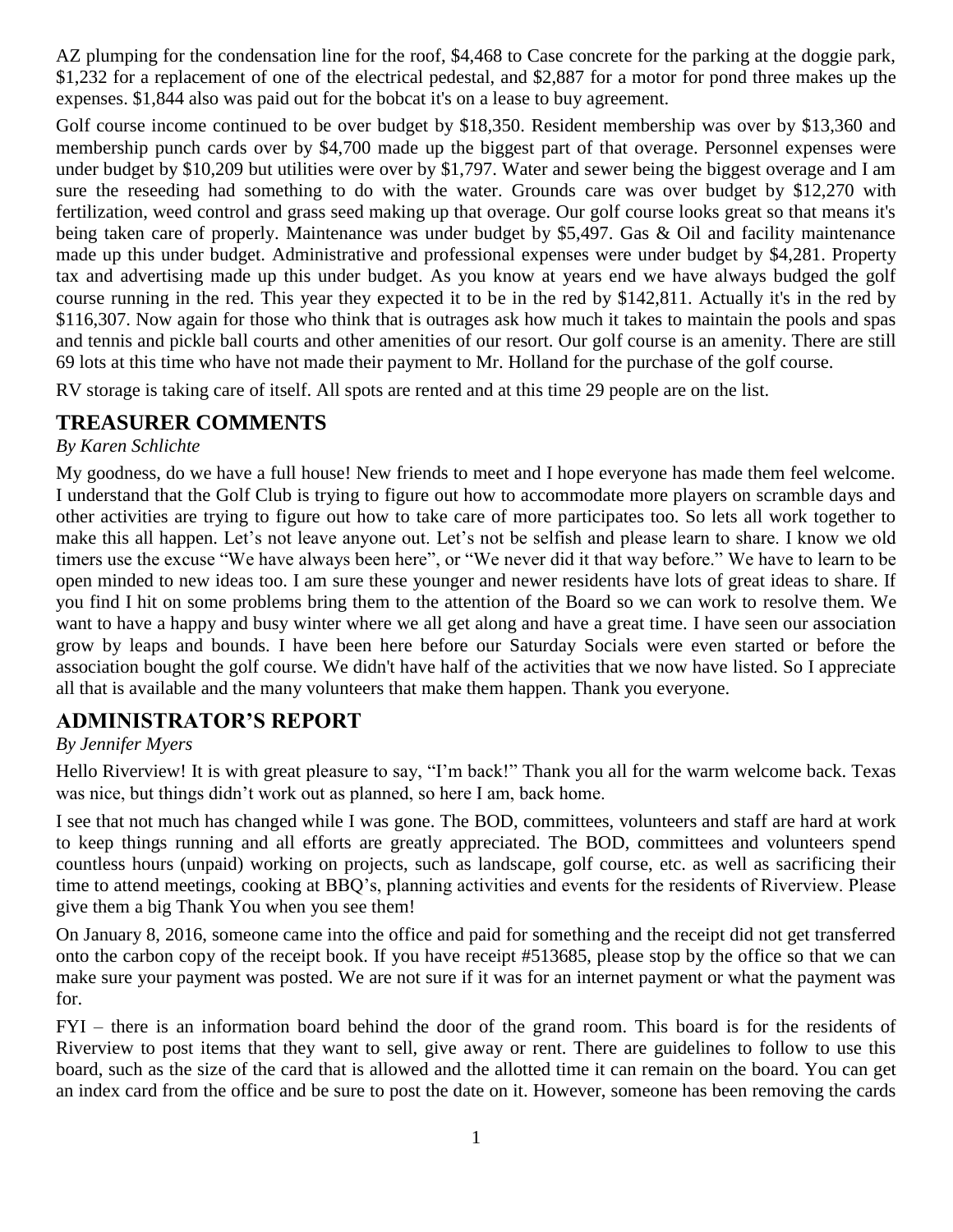before they expire. Please don't remove the cards before they expire, this board is for everyone's benefit. We are currently accepting applications for Safety Officers. We will in the near future have two positions available. For requirements and an application, please stop by the main gate or the office.

# **TRACI'S TIDBITS**

Well this will be the last of Traci's tidbits. I am so happy to have been able to represent the people in the park. I have always tried to work for the people and do what I thought was best for the park in the long run. Some people asked why I wasn't rerunning for the BOD again. One of the main reasons is that Ken was on the BOD for four years and I have been on for four years, it's someone else's turn. I think we need to get new blood on the Board of Directors. We need new ideas new faces new everything so we can make the future of Riverview a better place.

We still want to work on different committees because we care about the future of Riverview; we plan on being here for at least another 20 years so we want to continue to keep this a nice place and always strive for that Five Star resort.

I was so excited to see the direction Boyd Kraemer our administrator was trying to take the park. We were finally going in a professional direction. I was disappointed to see him leave. It was a shock to hear he was gone on Monday when he was talking to Ken and I on Friday about other ideas for the park. I'm hoping all the people on the new task force that Boyd put together who met last month, still plan on coming to the next meeting on February 2nd in the Grand room at 2:00 P.M. I'm hoping we can all work for the future of the park. Not a bitch fest of what used to happen or what pisses you off, but what we can make happen here at Riverview in the future to make it a better place to retire. We want our property values to start going up so we can continue to get fun friendly people wanting to make this their resort retirement home.

The people in Riverview Resort are what make it such a wonderful place to retire. Such wonderful lifelong friends that Ken and I have made and continue to make every year. We have made wonderful memories with the people in the park, even in the summer when we travel to their summer homes or they come to our home in Utah. This year we are planning on making our summer trip to Canada in our motor home and see the country and see the friends we have made here at Riverview. We hope we can see you in our travels or if you are in our area when we are home don't hesitate to call, we have guest rooms, a place to park rigs or you can also stay in our motor home which is nice and private. We have a pet friendly home and back yard so they are always welcome. Always be safe and stay Healthy,

*Traci Dahle #413 801-971-3035 smoki1@smartfella.com*

# **STEPHANIE'S REPORT**

| Get Well Wishes To: |                                                                                   |
|---------------------|-----------------------------------------------------------------------------------|
|                     |                                                                                   |
|                     |                                                                                   |
|                     | We extend our condolences to the family members of resident who have passed away. |
|                     |                                                                                   |
|                     |                                                                                   |
|                     |                                                                                   |

Thanks again to the residents for their donations #574 Runkle, Jim & Pat, #479 Oberst, Terry & Sherry #460 Reinbolt, Gary & Dee, #604 Brown, Dave & Donna #633 Luer Garth & Kathy all donated to the candy & popcorn fund for the counter.

Please whoever is cleaning the Bulletin Board behind the Grand Room door see Stephanie in the office regarding items being removed.

Please if you take chairs out of the Craft room please return them for they have lots of activities going on right now and they need the chairs in the Craft Room.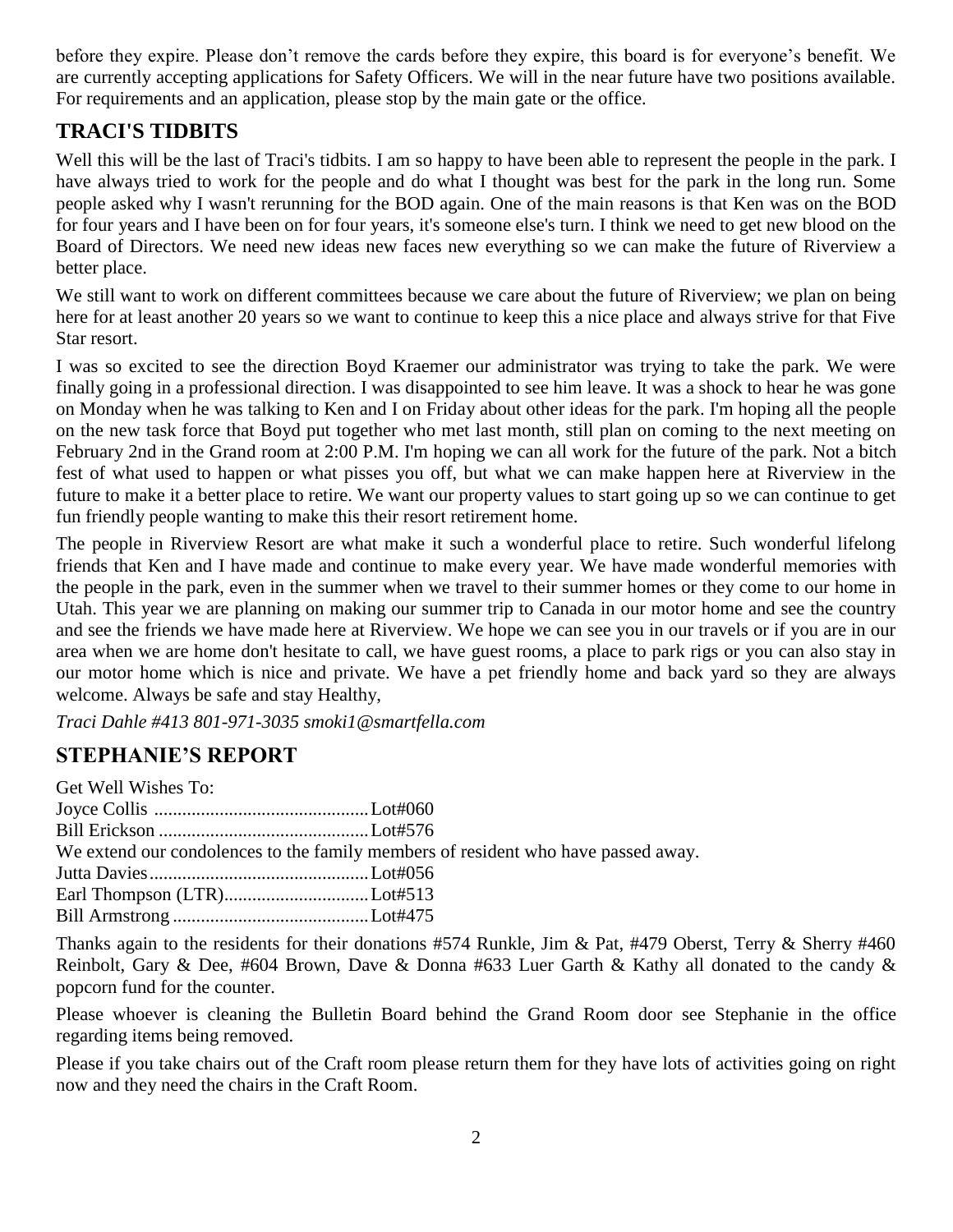## **FYI**

Current magazines are welcome in the library; please take older issues to recycling. Please no books published before 2000. No falling apart or torn books please take to the Goodwill.

Please return all DVD's & Video Tapes, Please be kind and return.

Please remember the speed limit is 15 mph.

Please remember to pick up after your pets.

### **The Needlers**

The Needlers meet Tuesday's at 10-12 in the Craft Room. Please bring your projects and join us. If you want to learn to knit or crochet, I'll teach you how. I look forward to seeing everyone.

Teresa Simmons #470 Cell-480-370-5449

### **Riverview RV Quilters**

9AM-11:30

Friday Morning in the Craft Room.

The quilters meet every Friday morning in the craft room. Bring your projects and join us. Sometimes we have special projects we work on together and sometimes we have a class on something.

Come and join us and share what you are working on. Great quilters to visit with and share their knowledge. *Nancy C. Latham, Lot#193*

# **NEWCOMERS MEET & GREET**

*By Joanne & Tony Winder*

There will be a Meet & Greet party to welcome all the new people in the resort. It will be held on Wednesday, Feb 10, 2016 at 4:00 PM in the Pro Shop Lounge. Any new renters or owners are welcome to attend. Food, pop, coffee & water will be provided, along with some great door prizes, Please BYOB.

### **MAINTENANCE/LANDSCAPE**

#### *By Dean Willson*

Please thank our Board of Directors for approval and our Resort Administrator, Boyd Kraemer, who obtained City approval, for the 18 colorful boulders outside the wall along Ramar Road that emphasize our resort entrance and protect this wall from accidental vehicle damage.

More good news, we now have concrete on the car parking area at the Casablanca Gate Dog Park to really dress up this area for us and our puppies.

Please thank the volunteers (Nick Holbrook, Sue Cormell, Dave Scott, Doreen Hansen, Harold Bouse, Tony Winder, Joanne Winder, Wayne Dale, Howard Wilburn, Ken Dahle, Traci Dahle, Lenore Osko, Janice Thomsen, Ken Hamilton, Dave Acteson, and Dean Willson) who helped our resort maintenance crew (John Core, Chris Lowe and Ricky Vickers) on 15 January to complete the annual hand removal of dead leaves and refuge from the base of the barranca. Our committee members then sponsored a lunch prepared by Ken Thomsen at the Pro Shop lounge to thank these volunteers.

Please thank our golf course grounds keeper, Brian Graham, and his crew for planting winter hardy flowers in planters at the Tee boxes and around the Pro Shop. We really appreciate their work keeping our golf course in top shape.

Please lookout for our committee members on the streets with Resort Maintenance staff on 12 February who will be cycling the main water valves. This task is repeated again in the summer by our Resort Maintenance staff to ensure these critical valves function as needed for an emergency shutoff.

Our committee meets the first Monday each month, October through April, at 2 pm in the Pro Shop lounge, and visitors are welcome.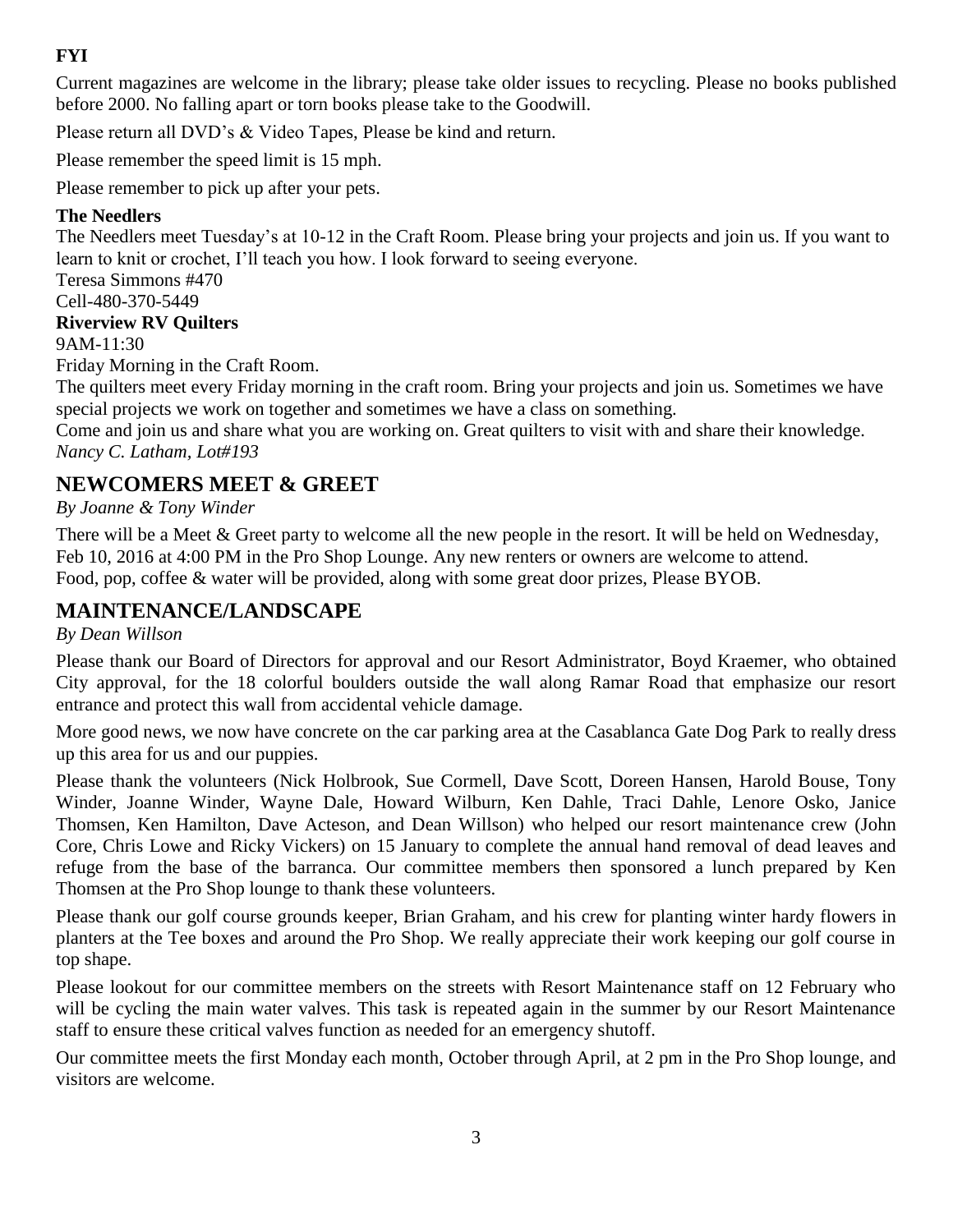# **Safety & Security**

*By Carol Johnson*

Name Tags- Call Blue Ribbons 928-234-6735 Night walker- flashlights & ID with ICE# Emergency- landline 911, cell phone 928-763-1999 put on speed dial. Automatic external defibrillator (AED) and Cardiopulmonary resuscitation (CPR) classes, February 17<sup>th</sup> at 2:30 in the Grand Room. Sign up in the Club House lobby. Think ahead to be prepared. Questions call Carol Johnson 206-719-4580

### **Firearms safety class and Firing Range**

February 17 at 1PM, at the golf Proshop exercise room. We will have a short class on the safety of keeping a weapon in your home. We will then go to the firing range on Oatman Road, so you will have the opportunity to fire your weapon. *Stan & Sandy Heldt 952-657-2169*

# **ELECTRONIC VOTING**

*By Kathy Holmes, Election Committee Chairperson*

If you wish to vote electronically you **must** send your e-mail address to Stephanie at *[rvrvelection@gmail.com](mailto:rvrvelection@gmail.com) or* stop by the office **as soon as possible.**

Voting electronically will record a vote for the same candidates on *all* lots. If you wish to vote differently for any of your lots, you will need to use paper ballots. However, there is an alternative, if you have multiple email addresses. You would need to notify the office **as soon as possible** and the electronic voting company would have to revise the software so that each of your lots is separated by your different email addresses. The office will be available to discuss the procedure and possibility of making this change. Of course, the alternative is to submit a paper ballot for each lot. When voting paper please make sure that each lot vote is submitted in a separate envelope.

The Riverview Resort office staff will send the company the lot numbers and email addresses of each owner that chooses to vote electronically. Then **votehoanow,** the company handling the electronic voting system, will send you an e-mail with their web site address and your unique and secure password. You will receive a password for each lot you own. This will allow only the registered e-mail address along with the designated password to vote in this election.

To vote Electronic, click on the "votehoanow" web sites, enter your password and start voting.

You will be shown a picture of each candidate, just click on their picture and read their resumes. There are two seats open for the Board of Directors, so you may vote for one (1) or two (2) of the candidates. Just check the Candidate of your choice.

# **PRO SHOP COMMITTEE**

### *By Ken Dahle*

Hi all, hope all who return after 1st of year are having fun, waiting in anticipation for better golf weather, seems it has been a little late coming this year.

We had another fun and successful BBQ. We sold 275. There were 3- 50/50 of \$71.00 each. Winners were Bob Bovee won two, and Tom Cornwall. Our ever so popular "Putt Off" had 5 winners, 1st place Lee Gygi, 2nd place Jeff Gygi, 3rd place Bob Shumway, 4th place Dave Shaw, and 5th place Gloria Carbert. Congratulations to all.

Again THANKS to all volunteers who cook the burgers, prepare the food, serve the food, set up and take down tables and chairs and set up at the Shuffle Board Room Tuesdays and Thursday for two hours selling tickets and Thank You to those who buy tickets and attend the BBQ.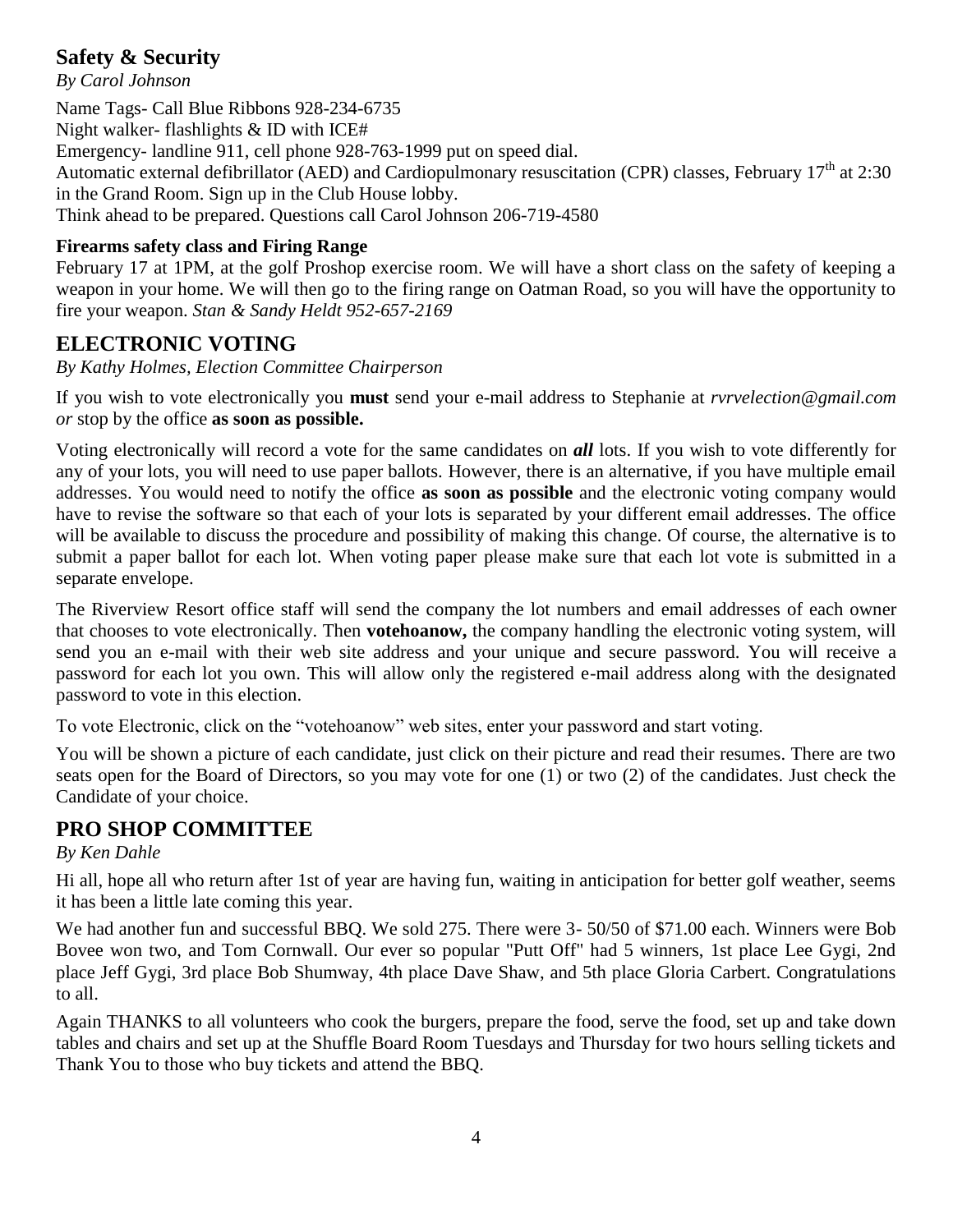If you have not already voted PLEASE sign up to be on the Pro Shop Committee and if you are a renter, please go to the office and tell Stephanie you would like to be on the Pro Shop Committee for 2016/ 2017.

Don't forget our upcoming "Coot Shoot", see Lez Grosz article in this newsletter for more info.

The Pro Shop Committee is sponsoring Riverview Calendars produced and designed by Jon Laughlin. They are \$2.00 each and are available in the front office, Pro Shop and when buying BBQ tickets on Tuesday and Thursday

Thanks to Jerry Fry and his crew for doing such a great job on the decomposed granite on the cart paths. Note especially how he raised the elevation of the cart paths at green #6 where the sides were much higher than the cart paths and dangerous.

Thanks to Lee Bittle for his running the Pro Shop in such a great manner and installing the new coasters on the chairs in the Pro Shop Lounge. It helps protect wear and tear on the carpet.

Thanks to Brian Graham for getting our golf course in such fantastic shape and making it look so nice. (pruning the trees etc.) Also thanks to Brian for getting a fan to blow off the duck droppings. It is very dirty and unsanitary to let it just stay.

Thanks to all who have made this a fun and successful year for me as Pro Shop Committee chair, it would not be successful without your support.

*Ken Dahle, Pro Shop Committee Chair*

# **HORSESHOES**

### *By Paul Lange*

Rare perfect weather greeted the 16 players from Lake Havasu, Bullhead City, Riverview and Laughlin that took part in this tournament.

Bill Zoller of Bullhead City finished in 1<sup>st</sup> Place, Kurt Benedict of Laughlin was 2<sup>nd</sup> Place, Tim Beadle of Bullhead City was 3<sup>rd</sup> Place and Bill McGlynn of Riverview was 4<sup>th</sup> Place. The importance of each point scored is always a factor in the final results and was illustrated today. Only a single point difference determined  $1<sup>st</sup>$ , 2nd, 3rd places.

The next Tournament will be held on Saturday, February 13<sup>th</sup> at 10:00 A.M.

### **BOWLING LEAGUE NEWS**

*By Allen Stewart*

Howdy Bowlers. Following you will find some of the happenings on the lanes Dec. 28 thru Jan. 18:

We are in the final two months of league bowling. March 28 is the last date that counts for standings. It will be position day as 1st and 2nd place teams will bowl each other, 3rd and 4th will bowl each other and on down the line. April 4th will be a sweeper and a meeting where winnings for the season will be distributed and new officers will be elected. If you will be gone before April 4, arrange with a team member or me, Bobbie, or Mel to get your winnings paid to you.

#### **Recent Highlights:**

#### **Women**

Debbie Evans 223 game and 551 series Sandy Heldt 188 game Carol Stephens 204 game and 539 series

#### **Men**

Virgil Symes picked up the 2-7-10 split. Dale Watson 217 game, Gary Reinbolt 232 and 224 games and 596 and 629 series Jim Espinoza 235 and 240 games Randy Stephens 240 game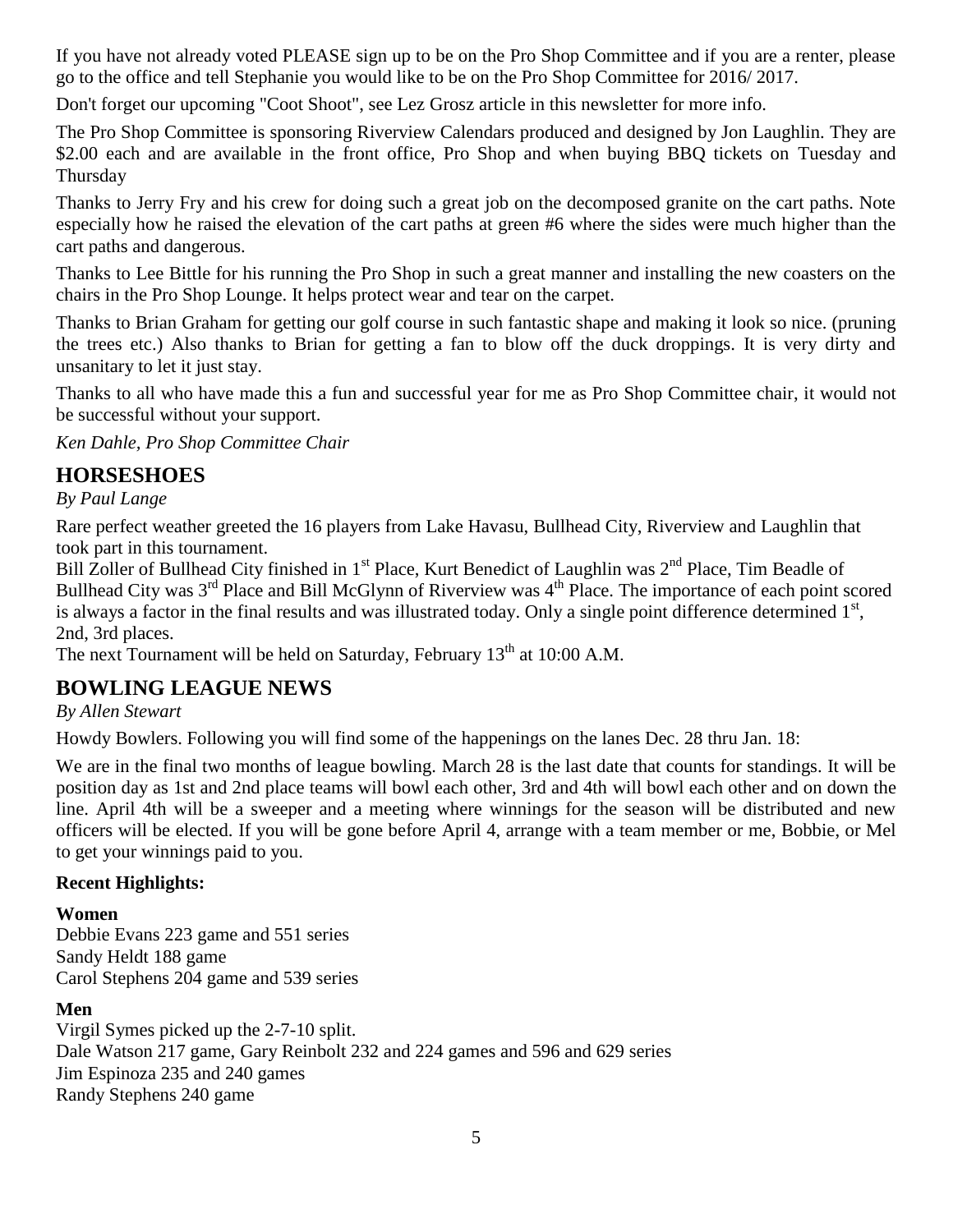Jon Laughlin 252 game and 585 series Leo McMann 602 series

#### **Teams**

Rock N' Roll - 1st Place (Steve & Phyllis Wilburn, Norma Hansen, & Debbie Evans) they are 2 games ahead of 2nd place team W.D. Forty.

### **RIVERVIEW BINGO**

*By Roger Wood*

BINGO is held every Wednesday evening at 6:30 PM in the Grand Room unless otherwise posted. This event has proven to be very popular with the residents and as a result of the numerous players participating, Card Sales begin at 5:30 PM and close at 6:20 PM Sharp.

I, personally, have not been a regular player and recently got involved as a "caller" to give the other callers a break; this has resulted in "JJ" Smith dubbing me "Bingo Gringo". I love it, that's probably better than dubbing me Sir Roger. At first I could not understand why someone should arrive at 5:30 when the games start at 6:30 however after three evenings of calling, I now understand that there is more to Bingo than just selling Cards and calling Numbers. It MUST be realized that the Proceeds of every single card sold is calculated into the payout prizes. This calculation requires time, double counting and checking thus every effort is made to close Card sales at 6:20 PM Sharp. Please respect this and try to arrive well ahead in order to be fair to all those who faithfully arrive early to buy and organize Cards as well as to give the volunteers a last minute chance to get their own cards organized; i.e.: *"Be Considerate."*

In closing, Kaye Earnest and Robin Norman, who have been organizing Bingo for a few years have asked that I include and pass along their thanks to all of those people who join in to help them on a weekly basis to keep the games flowing smoothly and finally a special thanks to Joe Suski and John Peterson for building the storage cart for the Bingo supplies. Roger Wood ~ *your "Bingo Gringo"*

## **COMMUNITY THEATER**

*By Doreen Hansen*

The River Cities Community Theater Players' next production is "Harvey." Many of you will remember the movie with Jimmy Stewart and his invisible "Pooka" friend, a 6 1/2' white rabbit that only Elwood P. Dowd can see. The beloved movie was adapted from the play by the same name.

The dates and times for this show in February are Friday, February 4, Saturday, February 5, and Sunday, February 6 at 7:00pm.

The theater is located at 2580 Highway 95 (across from Smart & Final), Suite 214 (upstairs) in the Colorado Place building. There is an elevator available.

For tickets, please contact Susann at 928-758-4321 or Doreen Hansen at 928-542-6905 (lot #47).

Auditions for the upcoming play "The Butler Did It" were held Sunday, January 31 at 5:00pm. We welcome and encourage Riverview residents to audition for parts! If you don't want to act, we could use back stage, set construction, and support help.

# **MILITARY OUTREACH**

*Christmas Project - by Sally Barrow* 

Recently I had a phone call from Michelle Kirkland from St. John the Baptist Catholic Church in Laughlin. Michelle is largely in charge of the organizing, sorting, stuffing, labeling, and shipping the items for the Christmas sox for our military. Michelle advised that on November 11, 2015, a total of 4,250 sox were packed and shipped by volunteers, including volunteers from Riverview. During the summer months Riverview Resort ladies gathered at the Craft Room each Wednesday from 1:00 to 3:00 p.m. beginning in June to mid-October and cut, sewed and decorated 525 beautifully decorated Christmas sox. The simple pattern is furnished by the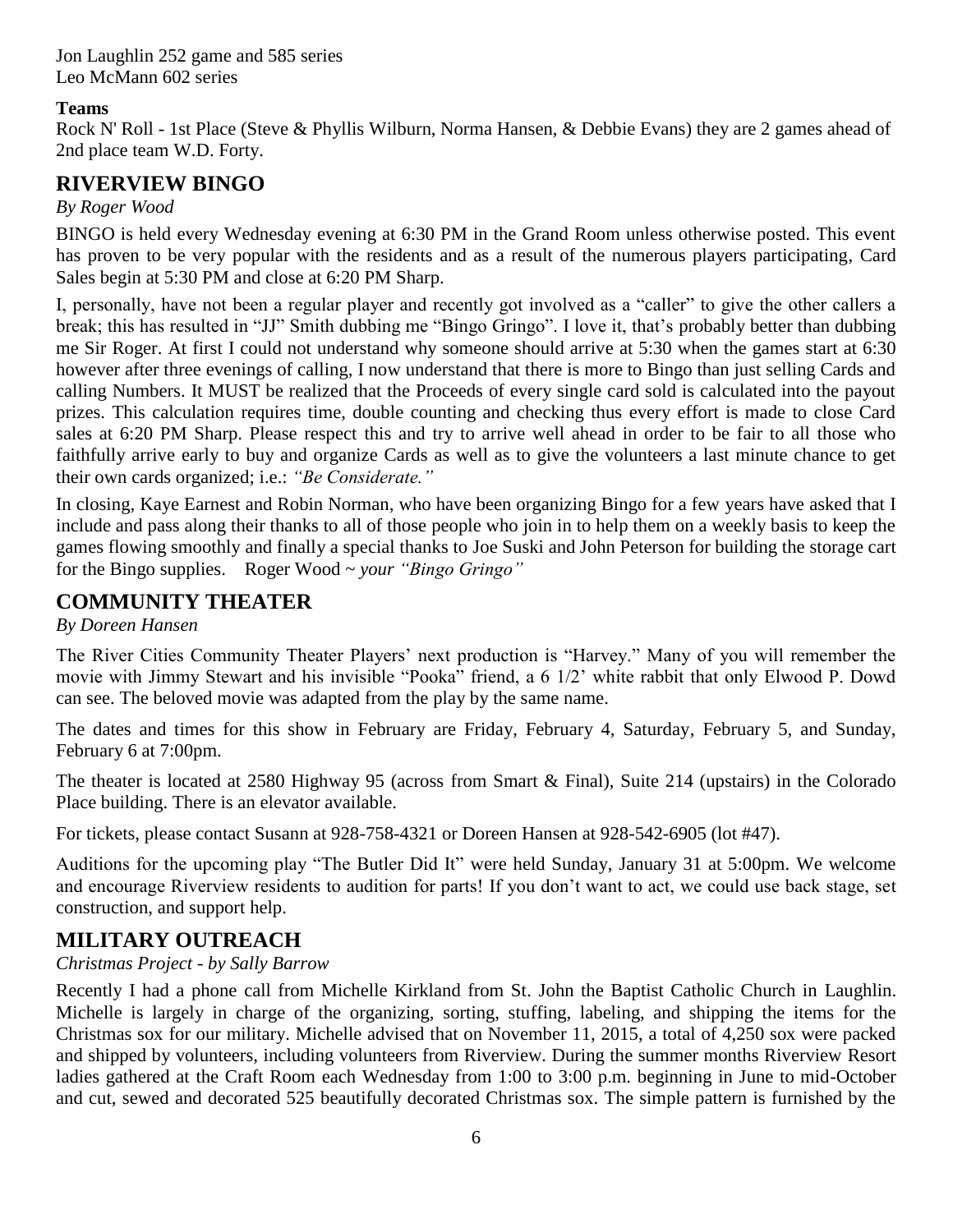church. Items collected here at Riverview for inclusion in the sox, plus the decorated sox for this annual project, were also delivered to the church November 1. In addition Bob and Karen Hough made a very nice monetary contribution to be used as needed - postage - packing - items, etc. Michelle said she has received several notes of appreciation, including photos, from our military. Her sister is putting the responses together on Facebook. Perhaps we will have access to them in the future.

For those of you who are new or may not be aware, you too can help in this project by collecting those small soaps, shampoos, conditioners, lotions, dental floss, toothpaste, toothbrushes, sewing kits, and any other small items as you travel during the year or maybe during the time you are enjoying Arizona's sunny winter weather. You are welcome to drop them off at my home at Lot #404 anytime as I collect donations throughout the year. It's just one small thing we can do for our military away from home at Christmas time. Remember: Little things mean a lot! If you have questions, feel free to phone me at 763-9075.

## **WOOD CARVING**

Join the carvers Thursdays from 9 a.m. to noon in the Craft Room. They have projects to get you started or bring your own. Tools are available. You will be surprised to find how wonderful it is to work with wood. The diamond willow walking sticks are a work of art.

Bill Pisarchuk is there to get you started. Just show up. Any questions call Bill at (928) 201-4321

### **NEW WORKOUT CLASS**

#### *By Joanne Moore*

Come join me for a new work out at the pro shop exercise room; Miranda Esmonde Whites' Classical Stretch on DVD. I have been doing Miranda for 4 years and have noticed a huge improvement in my back pain and an overall feeling of wellbeing. My husband, Lloyd, has been doing this program for 6 months and has noticed improved posture and muscle tone.

The DVD program was created by Miranda Esmonde-White, who was a professional Ballerina. Upon completing her career she became a flexibility trainer, studying the human body and muscles and developing her own technique to relieve pain and improve posture. The exercises lengthen the muscles of the whole body, improve muscle tone and posture. These workouts are designed for all ages; men and women. She also has written several books, the last one being "Aging Backwards".

Classes start Jan.  $21<sup>st</sup>$ , 7am to 8am at the pro shop workout room. Each session is 23 minutes long and the plan is to do two sessions each morning.

Come join us, you won't be sorry.

*Joanne Moore Lot 43 206-409-0816*

### **ACTIVITIES**

#### *By Linda Sommerville*

We are now in the thick of the Riverview Resort - "I'm here for fun and sun season". Welcome if you arrived since the last newsletter and for the rest hope you're having a good time.

For those that were able to attend the All States Dinner (maybe the North America dinner would be better) great thanks go out to the Canadian Team for a job well done. Les and Cindy Ozero were the organizers with a great team of folks to pull off a fun event. Les is such a hard worker he got a huge number of door prizes and discounts for some of the items needed - congrats to those who won. Up next year for the challenge - Carol Johnson volunteered the Washington team. Thanks!

At this time of year owners are voting for new Board Members and at the same time you have the opportunity to sign for the many committees that are active in the park. If you attend the events or are an active attendee in any of the clubs your help is always needed. Volunteers are what make this park part of the reason why you wanted to buy/rent here. There are lots of different groups to join - they are not done by office staff or the Board but your neighbors and friends. When you vote please check one of the opportunities to become involved. If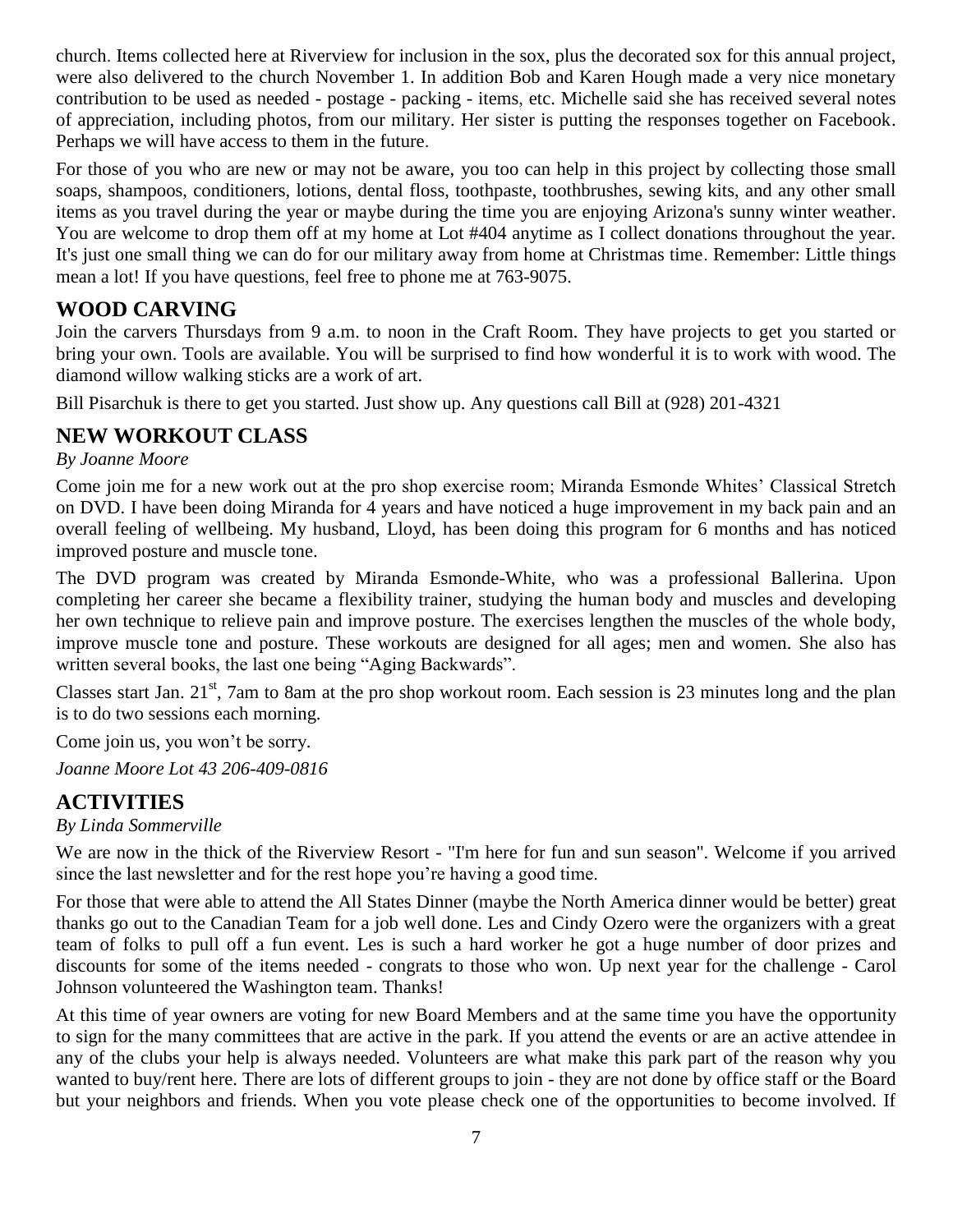you're not an owner you can still sign up as a volunteer just stop by the office and they will guide you in the right direction. We get by with a little help from our friends.

Thanks to all the volunteers out there.

### **FEBRUARY EVENTS**

*By Linda Sommerville*

**Valentines Dinner/Dance** February 13th - Tickets \$10 - Entertainment – "American Made" Tuesday - 2/2 - Tickets go on sale 1PM - 3PM in the Grand Room

### **Social Hours**

**Saturday February 6** – "Strangers" - Taco Salad - Dessert

**Sunday, February 7** - SUPERBOWL POTLUCK - Bring Dish to pass/serving dishes. Doors open at 3:30PM. Game Starts at 4:30PM. Squares available 3:30 till Kick Off at 4:30.

**Saturday, February 13th** - 5PM - 9PM

Valentines Dinner Dance - Band "American Made" Reserved Seating Only - Italian dinner/Salad/Dessert \$10 Tickets go on sale Tuesday February 2nd in Grand Room at 1:00 PM

**Saturday, February 20** - Band – "Class Act" - Ham and Scallop Potatoes, Salad and Dessert

**Thursday, February 25** - Annual Show and Tell - Doors open at 4 PM - Presentation of the many

classes/events offered in Riverview along with Talent Show which starts at 6 PM. Hot Dogs/Chips and Pop available at 5 PM for \$3 (signup sheets will be available by Grand Room on February 1st).

**Saturday, February 27** – "Double D" - Pizza/Salad/Dessert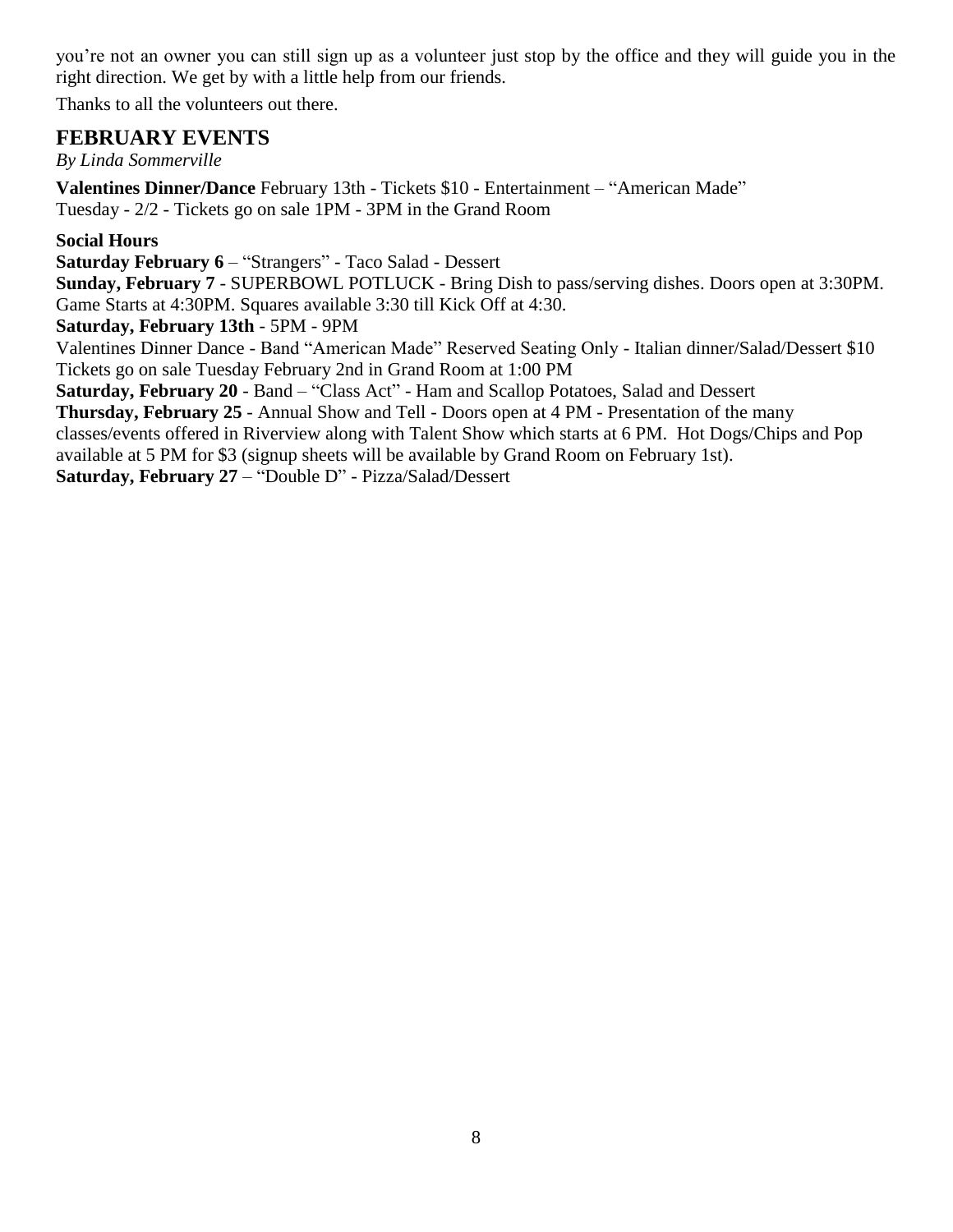# **CALLING ALL COOTS!**

*By Les Grosz*

The 4th Annual Coot Open 9-hole golf scramble has been scheduled for Sunday, March 6. Signup at the Pro Shop begins Feb.4.The cost is \$15.00 per golfer which includes 9 holes of golf and dinner. The deadline to sign up for golf is March 1 and is limited to the first 90 golfers. Teams will be picked at random.

We will be serving pork roast, au gratin potatoes & salad for dinner. All non-golfers are invited to join us for dinner for \$5.00. Meal tickets can be purchased at the Pro Shop until March 1.Bring your own beverages and watch the coot races which will start at 4:30 with dinner to follow.

Coot T-Shirt will also be on sale and can be ordered at the Pro Shop.

If you have questions, stop in at the Pro Shop for more details.

This is a cart path fund raiser. Phase 1 of the cart path improvements have been finished as a result of all your hard work and donations.

Thank you!

# **GOLF SCRAMBLE ALTERNATIVE**

*By Jerry Fry President, Golf Association*

Starting February  $3<sup>rd</sup>$  and February  $11<sup>th</sup>$ , there will be a two week test for a different scramble format. You can sign up for the 8:30 a.m. nine hole scramble or the 11:30 a.m. nine hole scramble. On February  $3<sup>rd</sup>$  there will be a lunch. Get more details when you sign up.

## **FROM THE GOLF COURSE**

### *By Doreen Hansen*

Golf is in full swing and leagues are filling up quickly! Watch for some changes in the Thursday scrambles. The proposed change will allow 30 additional people the ability to play in the scrambles. Also, each proposed scramble group should be able to finish the round in about 3 hours instead of the 5-6 it can sometimes take.

The annual Coot Shoot is scheduled for March and will be open for sign-up soon. Watch for more news.

As the golf course is public and gets very busy this time of year, please call ahead for tee times – not one hour before, but at least one day. As we fill the tee times, it gets difficult to put walk-ons out. It is in everyone's best interest to call ahead as you would at any other public golf course. Thanks!

If you have a standing tee time, please show up at your tee time – not an hour before or an hour later. If you are unable to make your standing tee time, please call to cancel early enough so we can open that time for someone else. Thanks!

# **LADIES' DAY LEAGUE RESULTS:**

*By Doreen Hansen Tuesday, Dec. 29 – Guess Your Score* 1<sup>st</sup> Place: Les Grosz 2<sup>nd</sup> Place (tie): Gail Lozier, Pat Asbury 3<sup>rd</sup> Place: Sally Soby 4 th Place (tie): Norma Hansen, Burdette Storey Long Putt: Marcia Shumway KP: Burdette Storey *Tuesday, Jan. 5 – Adjust 2 Highest to Par* 1<sup>st</sup> Place: Norma Hansen (low); Sherry Shangle (middle); Annabelle Winfrey (high) 2<sup>nd</sup> Place: Sally Soby (low); Linda Hixon (high) 3<sup>rd</sup> Place: Mary Shimon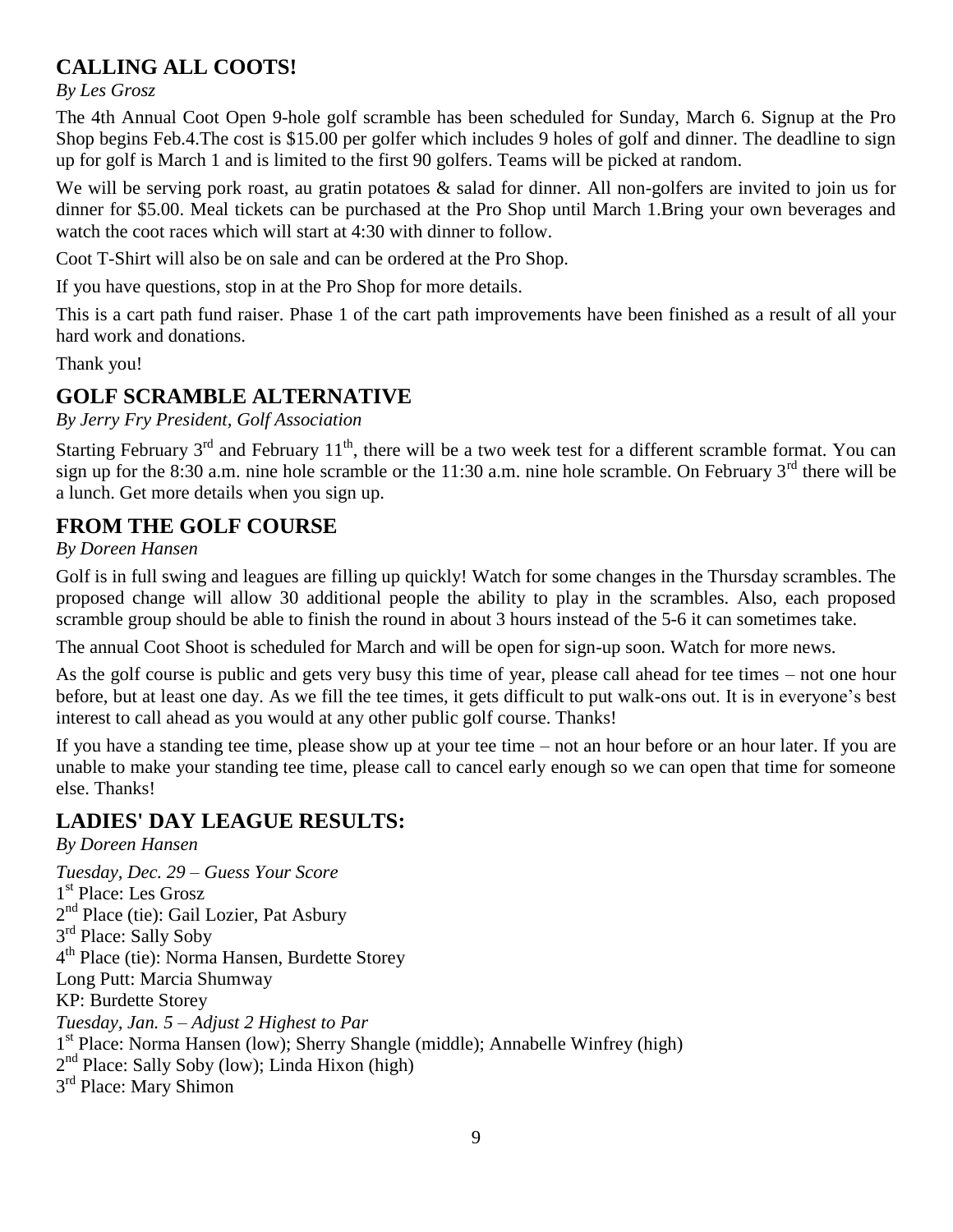4<sup>th</sup> Place: Joanne Winder *Tuesday, Jan. 12 – 2 Clubs and a Putter* 1<sup>st</sup> Place: Burdette Storey (low); Norma Hansen (middle); Joanne Winder (high) 2<sup>nd</sup> Place: Betty Sedgwick (low); Billie Moberg (middle); Donna Daley (high) 3<sup>rd</sup> Place: Gloria Carbert (low); Gayle Montgomery (high) 4<sup>th</sup> Place: Marcia Shumway KP: Les Grosz *Tuesday, Jan. 19 – 2 Best Hole Scores* 1<sup>st</sup> Place: Julia Vanfossan, Pam Dale, Norma Hansen, Janice Hall 2<sup>nd</sup> Place: Sandy Heldt, Gloria Carbert, Darlene Symes, Ruth Bangay 3<sup>rd</sup> Place: Clara Anderson, Pat Asbury, Mary Frolen, Anita Fiset 4 th Place: Billie Moberg, Sally Soby, Betty Sedgwick, Brenda Wilson Long Putt: Ruth Bangay KP: June Larson

### **MEN'S & SCRAMBLE RESULTS**

*By Doreen Hansen*

*Men's Day – Dec. 30* 1<sup>st</sup> Place: Bill Robinson, Larry Meier, Larry Gaisbauer, Derv Fortenberry 2<sup>nd</sup> Place: Harold Bouse, Del Cheaters, Emmet Moberg, Butch Bergeron 3<sup>rd</sup> Place: Ron Hansen, Milt Miller, Jerry Singleton, Bob Shumway Long Putt: Larry Meier (both - #6 & #7) KP: Mike Ritz *Scramble – Dec. 31* 1<sup>st</sup> Place: Harold Bouse, Mike Davis, Steve Welch, W.D. Allen 2<sup>nd</sup> Place: Pat Matlock, Cathy & Ed Hofer, Bill Kennedy 3<sup>rd</sup> Place: Sherry & Joe Shangle, Terry Stonehouse, Derv Fortenberry 4<sup>th</sup> Place: Dave Shaw, Dee Hunter & Don Hawley, Dave Acteson, Gary Feasel Long Putt: Tom Cornwall Women's KP: Dee Hunter Men's KP: Dave Baublitz *Men's Day – Jan. 6* 1<sup>st</sup> Place: Joe Shangle, Ron Hatcher, Terry Stonehouse, Jerry Watson 2<sup>nd</sup> Place: Bob Soby, Gordon Parlette, John Fischer, Del Cheaters 3<sup>rd</sup> Place: Chuck Vanfossan, Virgil Symes, Chuck Watson, W.D. Allen Long Putt: Gordon Parlette KP: Bob Shumway *Scramble – Jan. 7* 1<sup>st</sup> Place: Gloria & Jerry Carbert, Terry Oberst, Gordon Parlette, Mary Frolen 2<sup>nd</sup> Place: Sally & Bob Soby, Tom Cornwall, Jim Espinoza 3<sup>rd</sup> Place: Sherry & Joe Shangle, Gary Feasel, Steve Wilburn 4 th Place: Bill Robinson, Mike Davis, Eddy Wood, Don Hawley Long Putt: Ron Hansen Women's KP: Gloria Carbert Men's KP: Tom Hagadone *Men's Day – Jan. 13* 1<sup>st</sup> Place: Rich Keana, Doug Erickson, Tony Winder, Rodney Blain, Don Hawley 2<sup>nd</sup> Place: Bob Shumway, Larry Larson, Steve James, Butch Bergeron, Jerry Singleton 3<sup>rd</sup> Place: Bob Johnson, John Montgomery, Chuck Watson, Dave Acteson, Virgil Symes Long Putt: Greg Mills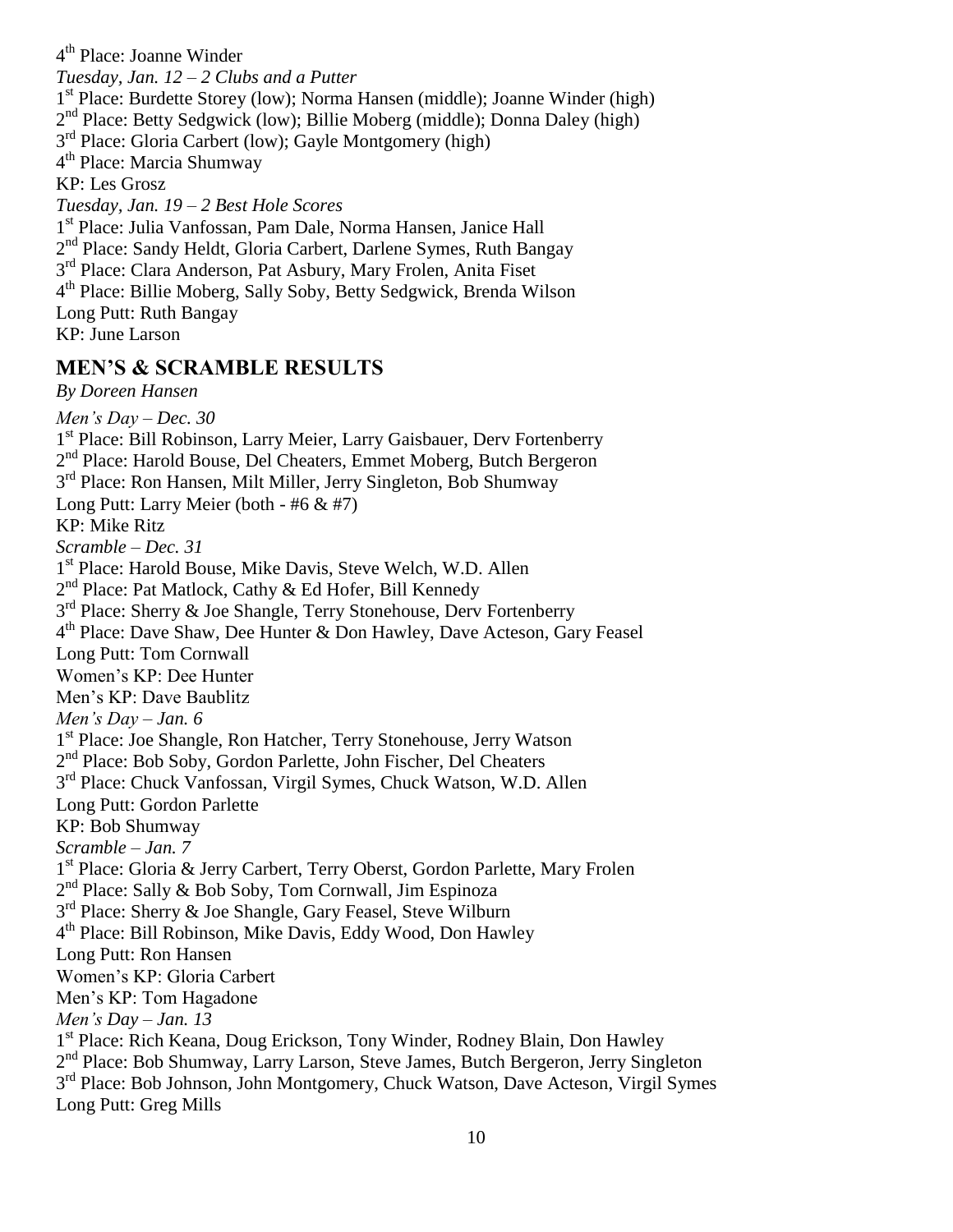KP: Chuck Watson *Scramble – Jan. 14* 1<sup>st</sup> Place: Marcia & Bob Shumway, Betty & Jack Sedgwick, Eddy Wood 2<sup>nd</sup> Place: Milt Miller, Cindy & Les Ozero, Leo McMann, Marian Grigoni 3<sup>rd</sup> Place: Pat Matlock, John Montgomery, Tom Cornwall, Cathy & Ed Hofer 4 th Place: Margit & Don Gibbons, Norma Hansen, Debbie Evans, Gordon Parlette Long Putt: Dean Willson Women's KP: Sherry Shangle Men's KP: Jeff Gygi *Men's Day – Jan. 20* 1 st Place: Ron Hansen, Dave Shaw, Tony Winder, Virgil Symes 2<sup>nd</sup> Place: Bob Johnson, Gary Hall, Jerry Fry, Dean Willson 3<sup>rd</sup> Place: John Montgomery, Leo McMann, Terry Stonehouse, Phil Coram Long Putt: Bob Johnson KP: Paul Friesen *Scramble – Jan. 21* 1<sup>st</sup> Place: Gloria & Jerry Carbert, Les Grosz, Ron Hatcher 2<sup>nd</sup> Place: Larry Meier, Norma Hansen, Debbie Evans, Joanne & Tony Winder 3<sup>rd</sup> Place: Ron Hansen, Myla & Jim Dombroske, Barb & Steve James 4<sup>th</sup> Place: Sherry & Joe Shangle, Gordon Parlette, Dave Lind, Tom Cornwall Long Putt: Harold Bouse Women's KP: Norma Hansen Men's KP: Les Ozero Hole-in-One: Denny Wiley

### **LIONS CLUB DONATES GLASSES**

*By Doreen Hansen*

Are you in the market for a new pair of glasses? Don't know what to do with your old pair? Or the many pairs you find lying around the house…

The local Lions Club donates used glasses to needy children and adults who cannot afford new specs. We have placed a box on the table located next to the office. If you have any glasses you would like to donate to the Lions Club, please put them in this box. A volunteer from the Lions Club will pick them up periodically.

Thank you for your generosity! It's a great program and your participation is much appreciated!

#### PENDING BOD APPROVAL

Riverview Resort Owners Association

#### **Regular Board Meeting Minutes**

#### **Tuesday, January 19, 2016**

Ed McKeon called the meeting to order at 09:00 AM.

Present at the meeting:

Board of Directors: Ed McKeon, Leo McMann, Traci Dahle, Gerry Hartman and Terry Oberst. Gene Clipperton and Karen Schlichte absent.

Kristi Brigante, Administrative Assistant

87 Association members.

### **Board Update/Comments:**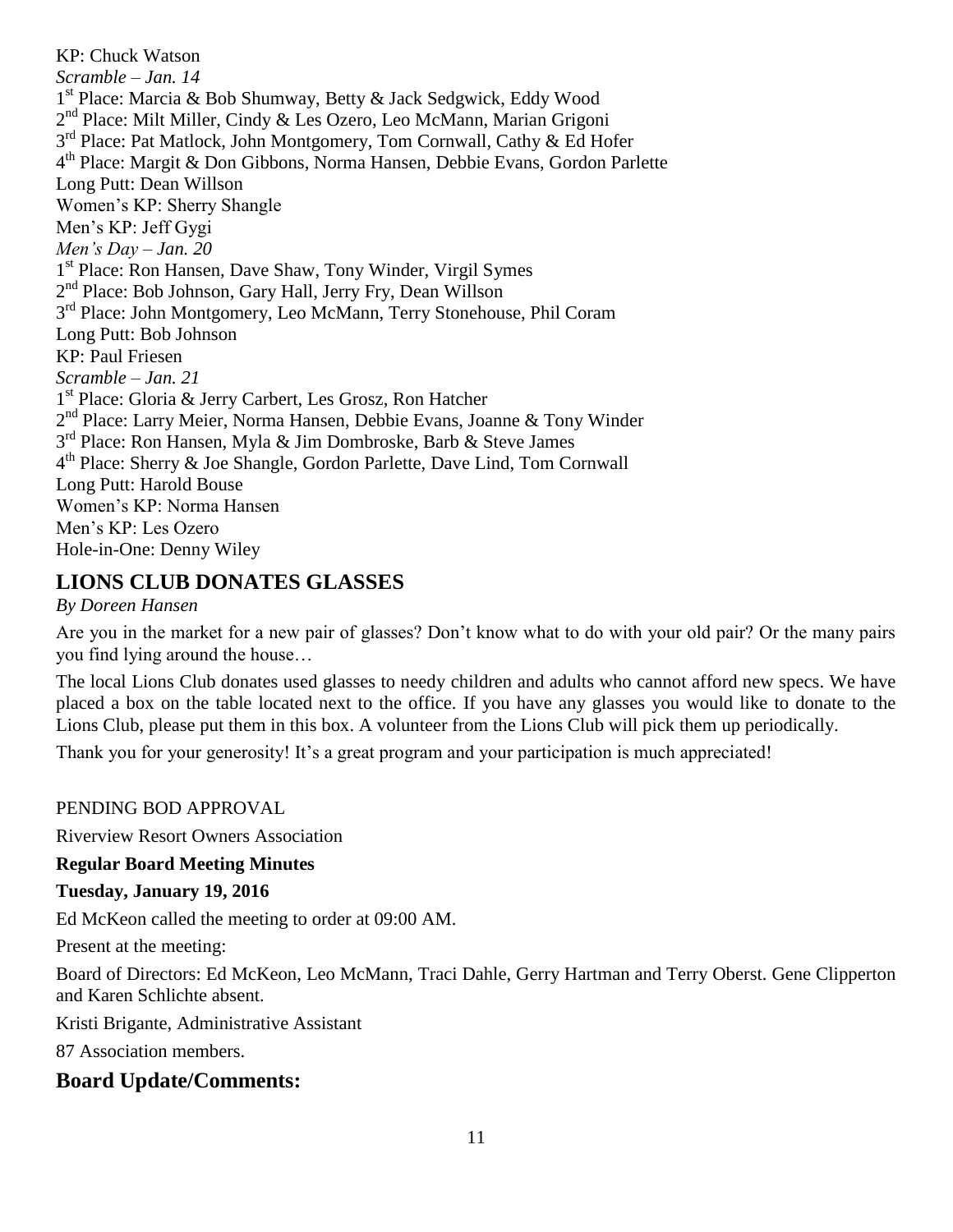Ed McKeon informed everyone our Administrator, Boyd Kraemer, has resigned.

# **Comments to the Board**:

Connie Ward, Lot 10, heard someone was getting a petition signed to remove Boyd Kraemer. Ed stated Boyd resigned because he did not feel it was a 'good fit' for him and was not willing to take on this much as a retiree. She also stated the Board does not respect the residents.

Doc Sears, Lot 131, said Boyd told him he was tired of all the negatives.

John Montgomery, Lot 201, said Boyd is gone and done. We are in a transitional phase and the Board should consider asking Boyd to help in this transition.

Patty Fry, Lot 338, sorry Boyd left. Our problem is the same Board has been writing the rules for a long time. Office staff caused Boyd to leave. The Board needs to shape up.

Marlene Jones, Lot 137, talked about dog waste in non-dog park areas.

Evelyn Schick, Lot 584, said a man allowed dog waste in front of her stairs. Also, water pressure is poor in her area.

Harold Kirpach, Lot 524, said he was invited to Boyd's office. Boyd said he was having problems with the Board not Residents.

Joe Suski, Lot 581, water pressure is low. Is anything being done? Ed McKeon said he would look into it.

Nick Holbrook. Lot 30 wanted to thank the organization for the cement parking area at the dog park and would like to see the same done at the Tennis Courts.

# **Correspondence:**

Letter from Jim & Karen Moore to the Board concerning payment of monthly dues.

# **Reports:**

### **Administrator Boyd Kraemer reported:**

No Report.

### **Treasurer Report reported by Ed McKeon**.

Ed McKeon and the office staff have been working many hours disputing SuddenLinks billing. With our documentation/records they proved SuddenLink overcharged us by more than \$10,000. Refund forthcoming.

### **Committee Reports**

Dean Willson, Lot 247, Landscape and Maintenance Committee. Good News: In November the BOD approved purchase and placement of colorful boulders outside the wall at the main entrance and along Ramar Road, and we thank our Park Administrator, Boyd Kraemer, who obtained City approval. You now see 18 boulders on this easement to emphasize our resort entrance.

Also approved by the BOD in November, we now have concrete on the car parking area at the Casablanca Gate Dog Park which really dresses up this area for us and our puppies.

Thank all you volunteers who helped our resort maintenance crew on 15 January with the annual hand clearing of dead leaves and refuse from the base of the barranca.

Please be on the lookout for volunteers helping our resort maintenance crew on 12 February who will be on our streets cycling the main water valves. This is done twice a year to ensure these water main control valves function correctly before there is an emergency requiring water to be shut off.

You will also soon be seeing seven new stop signs in place of those that have faded to the point where polishing no longer makes the words clear. The new signs should withstand the sun and wind better.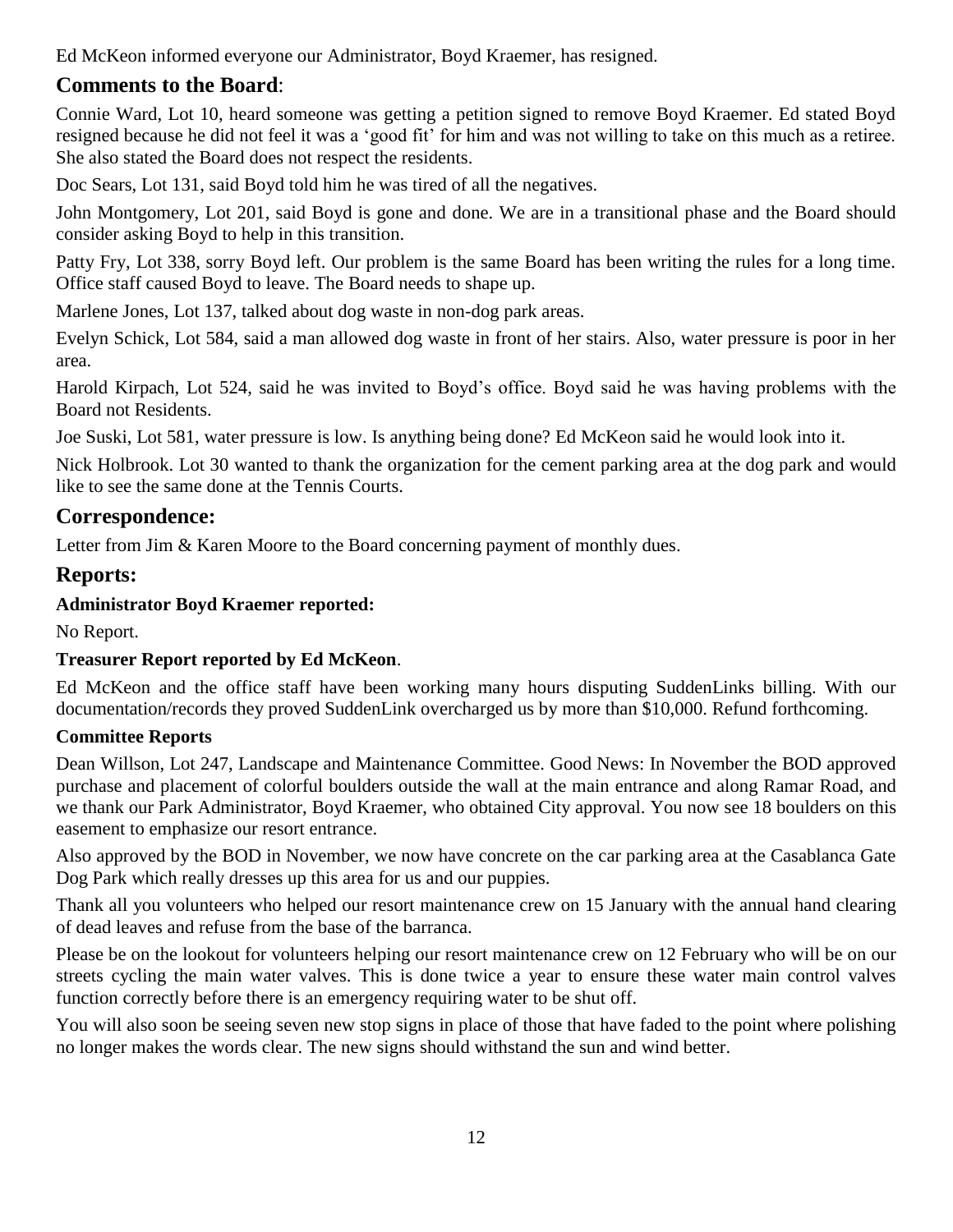Please also thank our golf course grounds keeper, Brian Graham, and his crew for planting new winter hardy flowers in the planters on tee-boxes and around the Pro Shop. We really appreciate Brian and his crew for keeping our golf course beautiful and top shape.

Please thank our resort Administrator, Boyd Kraemer and Head of Maintenance, John Core and all employees for the new lounge chairs and picnic tables with chairs in the area around our swimming pools and pool picnic area.

Again thanks to our resort staff, we should soon see more yellow bell or orange bell shrubs replacing the four dead trees south of the racket ball courts. This landscape reduces the wind erosion near these courts, as well as beautifying this area.

Ken Dahle, Lot 413, having another BBQ on January 29, 2016.

Carol Johnson, Lot 94, talked about several residents do not have House Numbers; AED access at the Tennis Courts; and a gun safety class is forthcoming.

## **Approval of the Agenda:**

Terry Oberst moved and Gerry Hartman seconded the approval of the agenda. Leo McMann moved and Traci Dahle seconded to amend the agenda by adding 16.01.02 Buffalo Blower for Golf Course. Both motions passed unanimously.

### **Approval of the Consent Agenda:**

The consent agenda included the Approval of the following:

Minutes of December 8, 2015 Regular Board Meeting

16.01.01 Adding Darlene Roberts to the Finance Committee.

Leo McMann moved and Gerry Hartman seconded the approval of the consent agenda. Motion passed unanimously.

### **Unfinished Business:**

None

### **New Business:**

Agenda Item #16.01.02 Leo McMann moved and Terry Oberst seconded to approve the lease of a Buffalo Blower at a cost not to exceed \$275 a month for 36 months. Ed McKeon moved and Terry Oberst seconded to table the item. Item tabled. In the discussion phase it was noted the Golf Course staff recommended this action since they have to mow the greens daily to remove the duck droppings. This blower would allow them to blow the droppings off the greens. John Montgomery recommended looking into a lease of the equipment since it is only needed a few months of the year.

### **Director's Comments:**

**None**

### **Executive Session:**

Adjourned to executive session at 9:50.

### **Adjournment:**

Traci Dahle moved and Terry Oberst seconded, to adjourn the meeting at 10:26 AM. The meeting was adjourned.

Minutes attested to and respectfully submitted by:

Leo McMann, Association Secretary.